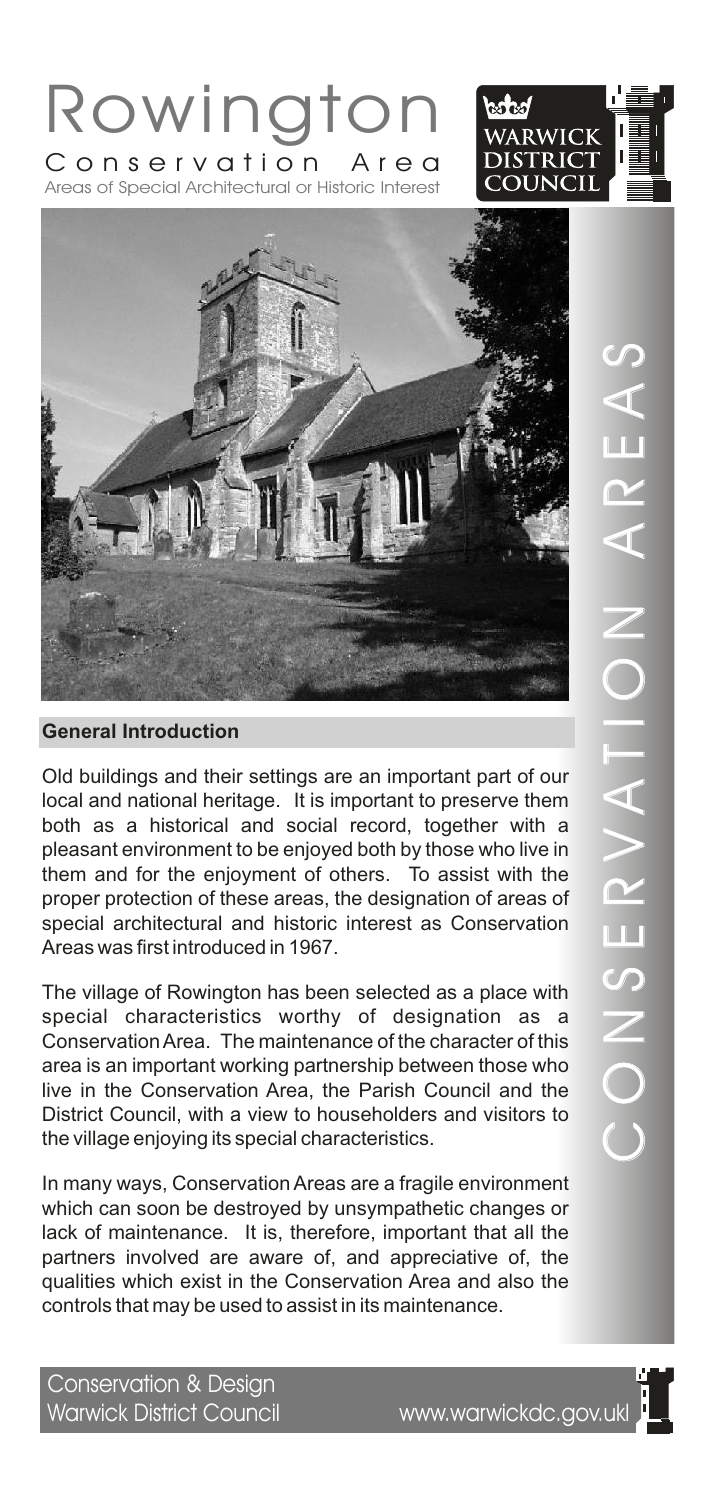

This small publication has been designed to give a brief introduction to the Conservation Area by looking at its historical background, its characteristics and identifying those areas which need to be preserved or enhanced. General information is also given in the leaflet to enable those who live in the Conservation Area to both enjoy this privilege and also to understand how to seek further advice when it is needed.

# **Rowington Conservation Area**

.

The area designated as a Conservation Area in Rowington is outlined on the map above. The Conservation Area in Rowington was designated in 1969 and extended in 2001.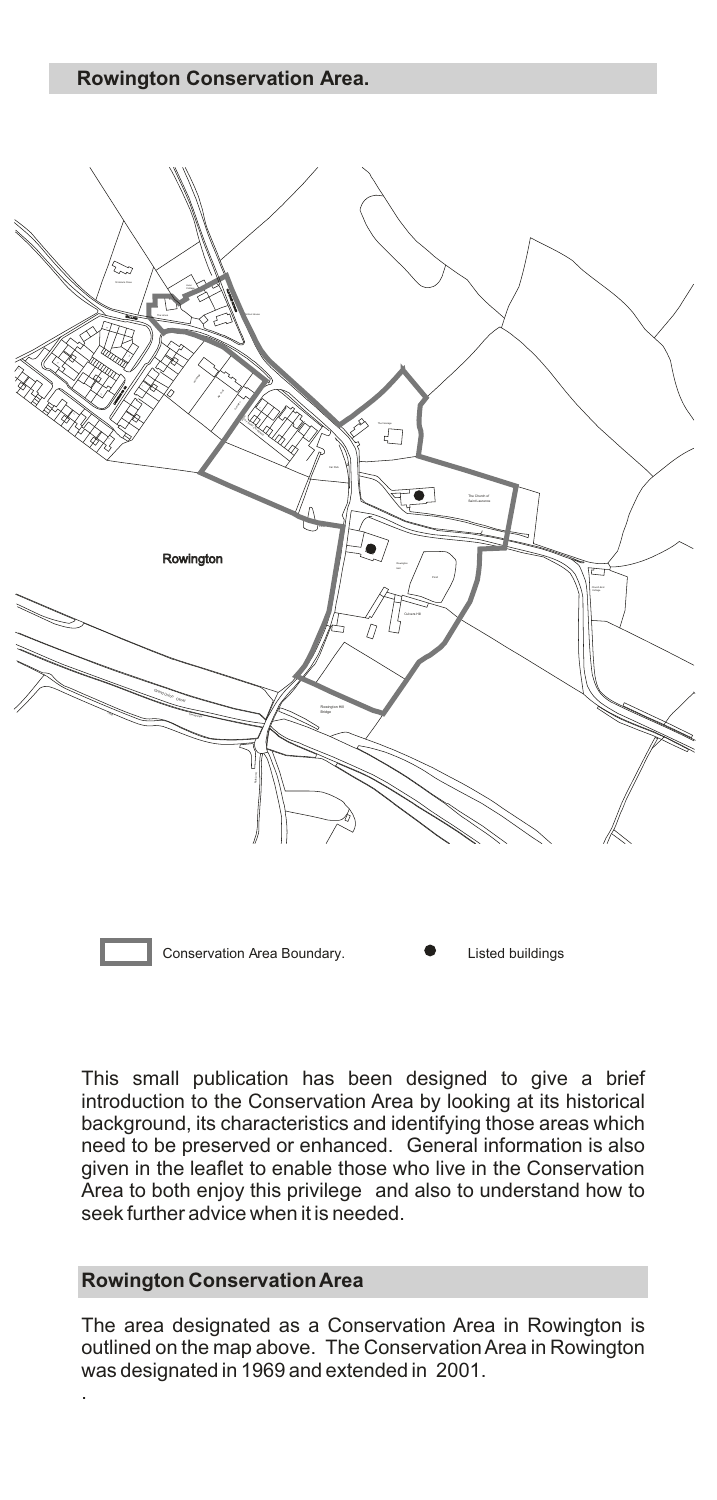# **Listed Buildings**

The following properties are statutorily protected as Listed Buildings within the Rowington Conservation Area. Because these buildings are of high architectural and historic interest, they are among the top 2% of buildings in England statutorily protected. Any works to a Listed Building which affect its character or appearance will require Listed Building Consent. Certain repair works may be eligible for grant aid. Further information concerning Listed Buildings may be obtained from the District Council's Conservation staff.

The following listed buildings are in the Rowing ton Conservation Area :

The Church of St Laurance, Rowington Hall, Gate Piers 1m and 3m north of Rowington Hall.

# **Areas included within the Conservation Area**

The following streets/roads are included within the Rowington Conservation Area. If you are unclear whether or not your house is included in the Conservation Area please contact the Conservation staff at Warwick District Council. Parts of the following roads are included in the Conservation Area : Old Warwick Road and Mill Lane.

## **Scheduled Monuments, Historic Parks and Sites of Special Scientific Interest**

There are no Scheduled Ancient Monuments, Historic Parks or Sites of Special Scientific Interest with the Rowington Conservation Area. However, the nearest areas designated as such to Rowington are as follows.

Mounted site to NE of Old Field Farm and Pinley Priory.

In certain instances, works within the Conservation Area adjacent to the boundary of one such area of Special Interest may need to be considered in the context of the location of the specially designated area.

### **Historical Background**

The origins of Rowington can be traced back to its Saxon inhabitants. The scattered hamlet of Rowington was initially settled by a group of Hwicce people, led by a Saxon known as Hroangatun. The manorial succession dates back to the reign of Edward the Confessor, and was held by the Saxon Lord Baldwin. After the Norman invasion, the estate was given to the Abbey of Reading by the widow Adelize d'Ivry, daughter of Hugh de Grentemaisnil, Lord of Lapworth. It was later confirmed as a gift to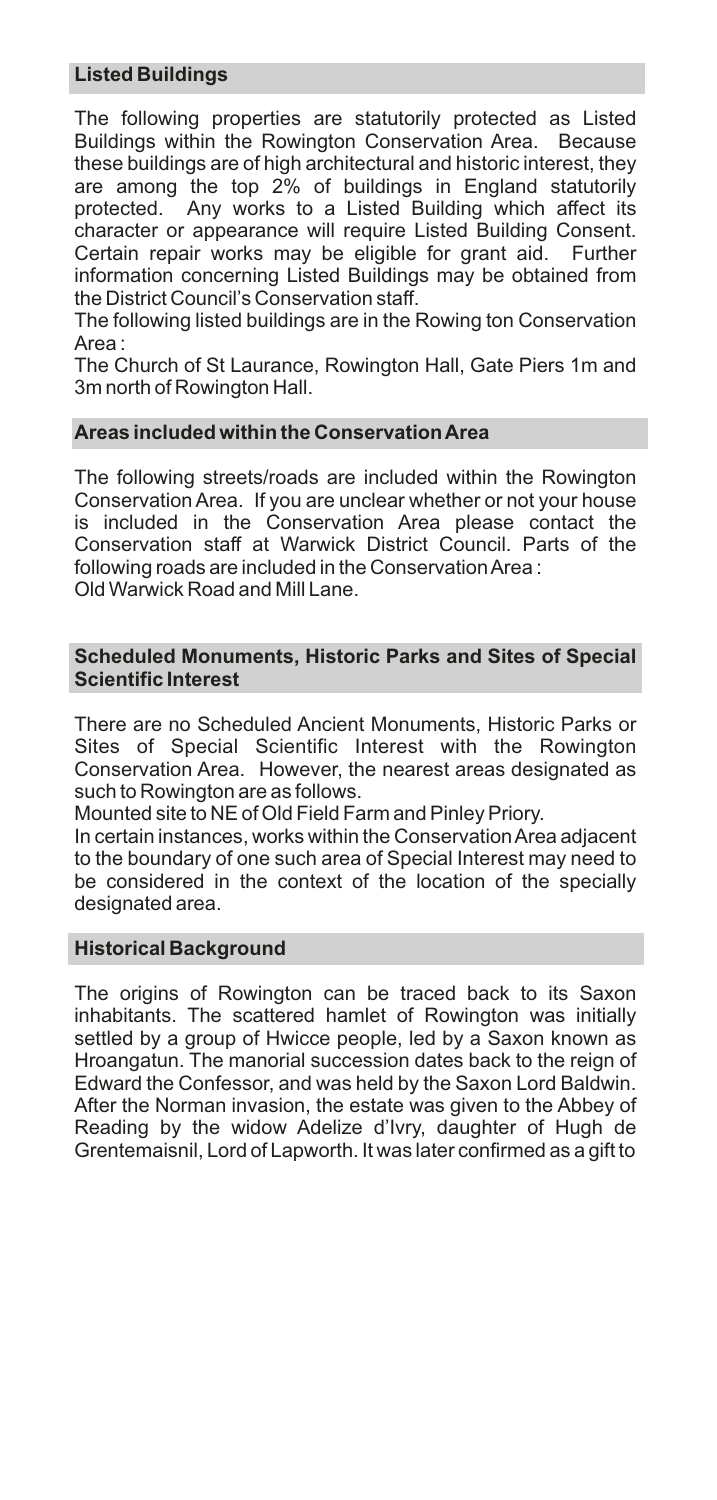the monks by King Henry I. The estate remained under ecclesiastical ownership until it reverted to the crown with the Dissolution of the Monasteries during the English Reformation. Rowing manorial estate remained the property of the crown, but was granted to various people over the centuries. In 1541, it was granted to Queen Catherine Parr for the duration of her lifetime, passing to Duke of Northumberland, John Dudley, in 1553. In the reign of Elizabeth I, it was granted Ambrose Dudley, Earl of Warwick until 1604. Rowington later formed part of Queen Henrietta Maria 's jointure until her death in 1669, although the estate was sequestrated during the English Commonwealth. The estate finally passed to the Anglican Church in 1866. As there where no resident Lord of the manor, the manor tended to be let to the bailiff of the parish; a position of considerable social status before the reformation. The village church of St Lawrence dates from Norman period, although only the font currently survives from that era. The church was extensively rebuilt in the late fifteenth century, with further additions to the building in 1554. Rowington was predominantly an agricultural community, with a small weaving industry. Until 1599, Pinley was part of the village of Rowington. Pinley Priory was founded by Robert Pillerton for the Cistercian Nuns in the reign of King Henry I. Rowington was re known for its quarried stone, some of which was used in the

construction of St. Philip's Cathedral in Birmingham and Baddesley Clinton. According to local tradition, Rowington was the home to a branch of Shakespeare family, living there during William Shakespeare's lifetime

# **Character of Conservation Area**

Rowington Village Conservation Area defines the historic core of Rowington parish which includes a number of other named settlements.

The Conservation Area includes Old Warwick Road, and its junction with Mill Lane-a part of which is included in the Conservation Area. The entrance into the Conservation Area is on rising ground between the Church of St Laurence and Rowington Hall. There are particularly fine mature trees to either side of the road on high banks to either side of the wall. The banks are retained by stone walls, all of which are significant to the character of the area.

Rowington Hall and its gate piers are Grade II listed and all of the grounds together with the grounds of Culvers Hill, are within the Conservation Area, containing significant mature trees.

The Parish Church forms an axial point at the change of direction of Old Warwick Road as it continues past the Old Vicarage and the former school buildings, now converted to dwellings. There are views out into the open countryside beyond the Old Vicarage after which the road splits at the junction into Mill Lane and Old Warwick Road. The area between the two roads includes a series of mature houses and gardens. Although none of these houses are listed the maintenance of the traditional character of the properties is important to the quality of the Conservation area, and forms a defining enclosure at the top end of the Conservation Area.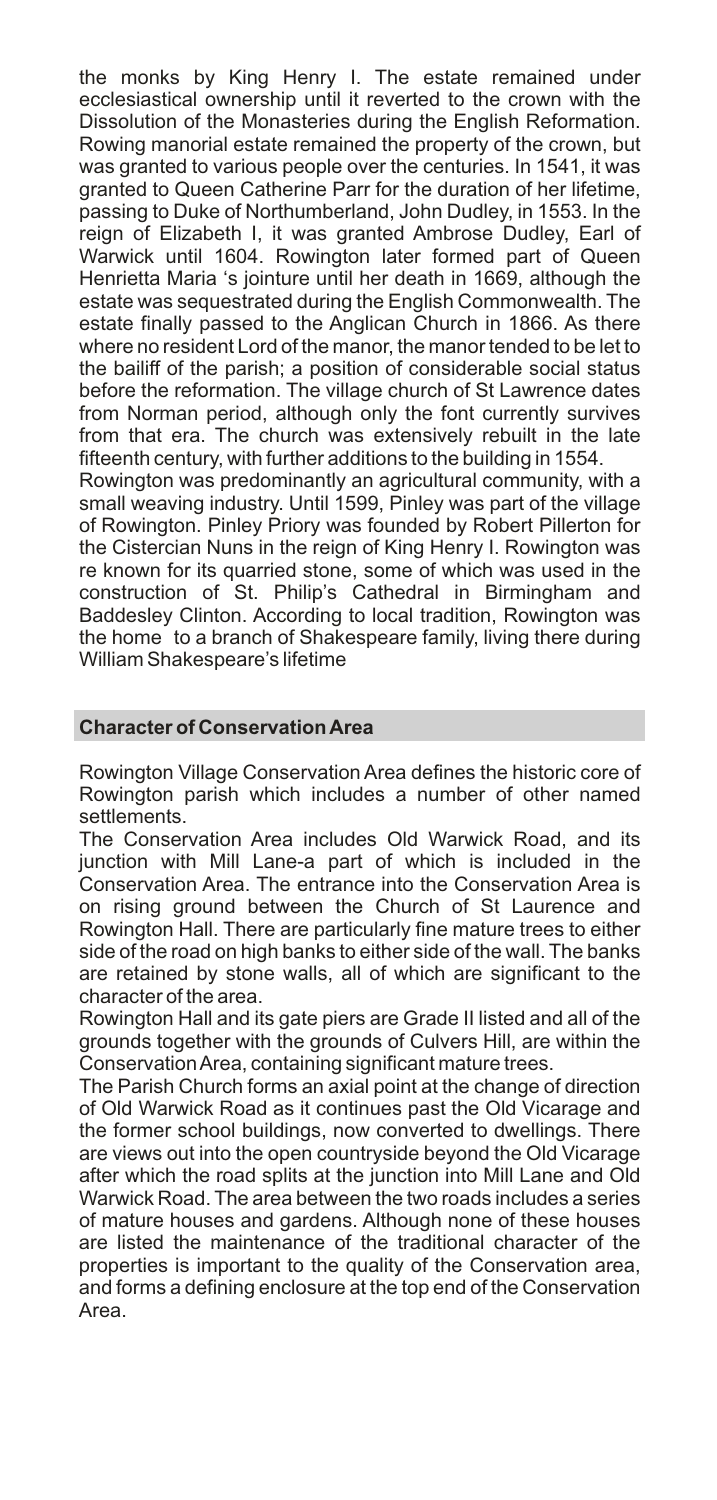# **Important Views**

There are important views into the Conservation Area up the hill towards Rowington Hall and the Old Parish Church. There are also views out of the Conservation Area from the Church yard and into the open countryside from Old Warwick Road, beyond the Old Vicarage. The view towards the junction of Mill Lane into Old Warwick Road also forms an important closing view at the top of the Conservation Area.

# **What does Conservation Area Designation Mean?**

The formal definition of a Conservation Area within the Planning (Listed Buildings and Conservation Areas) Act 1990 is "an area of special architectural historic interest, character or appearance of which it is desired to preserve or enhance". The designation of a Conservation Area has several formal consequences which includes:-

- The demolition of all complete buildings and certain parts of buildings within Conservation Areas is controlled, requiring Conservation Area consent from the District Council.
- It is an offence to cut down, uproot, lop, top or wilfully damage or destroy any tree in a Conservation Area, except with the consent of the District Council.
- The amount of permitted development "that which can be built without planning permission" is more limited in a Conservation Area and additional limitations apply to the display of advertisements.

If you are considering carrying out any form of development in a Conservation Area, for example, the erection of a fence, or the alteration of your house, it is advisable to contact the Development Control Section of the Planning Department at Warwick District Council before you start work.



Planning Services PO Box 2178 Planning Services<br>PO Box 2178<br>Riverside House, Milverton Hill Royal Leamington Spa. CV32 5QH Switchboard: 01926 450000 Fax: 01926 456542 Royal Leamington Spa. CV32<br>Switchboard: 01926 450000<br>Fax: 01926 456542